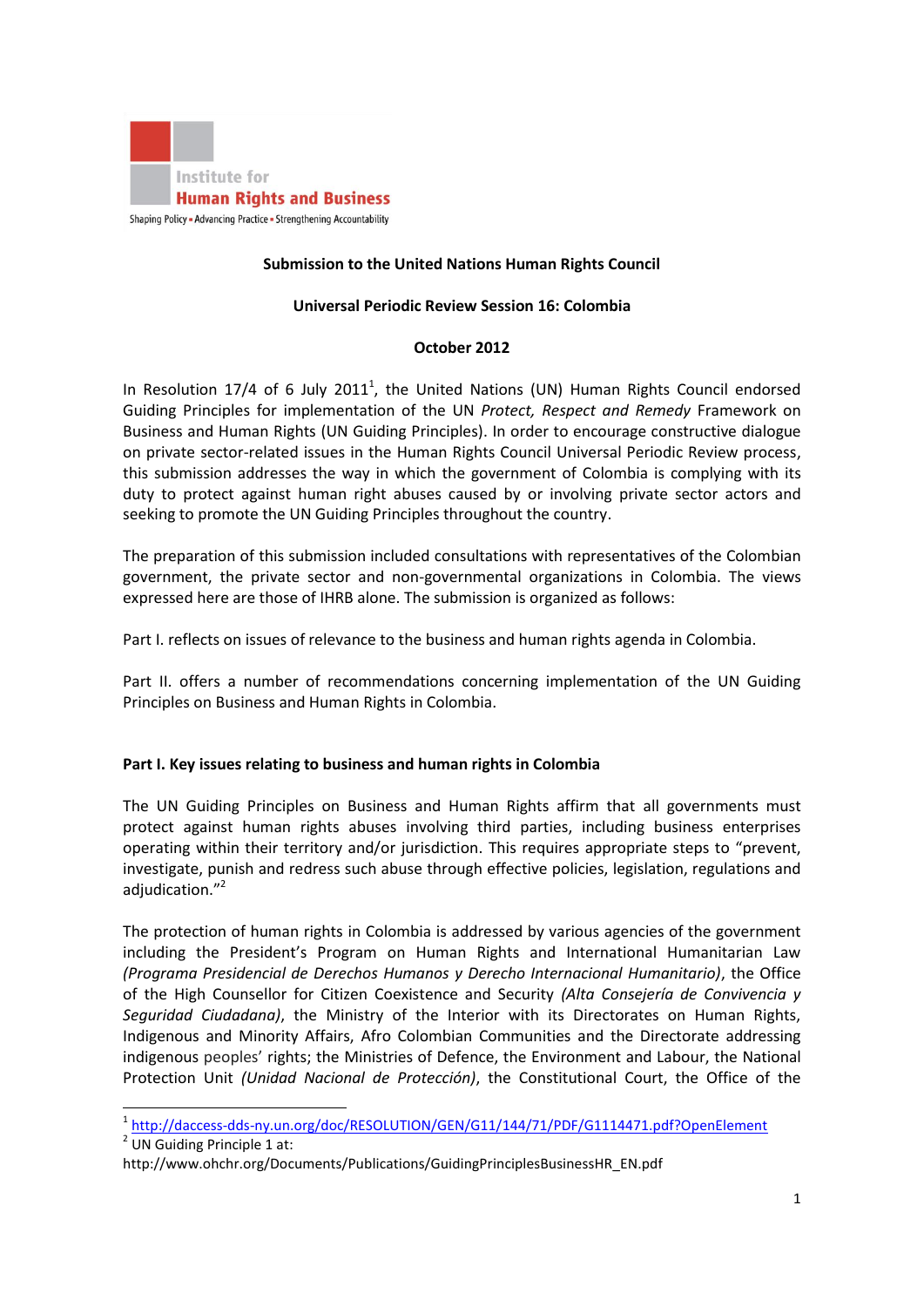National Prosecutor General (*Procuraduría General de la Nación)*, and the Office of the People's Ombudsman *(Defensoría del Pueblo)<sup>3</sup>*. In addition, *Acción de Tutela* is a constitutionally established recourse for the protection of fundamental rights of individuals in Colombia.

A number of recent legislative developments in Colombia are noteworthy. The creation of the National Human Rights and International Humanitarian Law System, established in Decree 4100 of 2011<sup>4</sup>, includes new responsibilities for government ministries, which are of direct relevance to business and human rights. For example, the Ministry of Mines is mandated to develop a strategy aimed at ensuring that companies in the extractive industry take adequate steps to prevent human rights abuses and address activities which might result in negative impacts on local communities, including issues relating to resettlement processes.

In 2011, the former Ministry of Social Protection, currently the Ministry of Labour, created a total of 100 new positions for Labour and Social Security Inspectors to serve in critical sectors such as the oil-palm, sugar cane, flower, mining and ports sectors, as well as in the surveillance of temporary services companies<sup>5</sup>.

Law 1448 of 2011<sup>6</sup> on the provision of services, assistance and comprehensive reparations to the victims of the internal armed conflict is perhaps the most ambitious and relevant legislative initiatives recently approved by the Colombian Congress. Article 33 of this law foresees participation of private companies in the realization of the rights of victims. Article 177 establishes that one of the sources to finance the reparations fund established by the law will be contributions from companies that have financed illegal armed groups, the amounts of which will be determined by means of rulings issued to this effect.

The National Protection Unit of the Ministry of the Interior coordinates protection of the rights to life, liberty, integrity and security of individuals, groups and communities facing extraordinary or external risks as a direct result of their political, public, social or humanitarian activities, including trade union leaders and union activists<sup>7</sup>. Such measures have become necessary because armed opposition groups have historically targeted trade union activists. Over a quarter century from 1986, over 2,800 trade union activists or leaders have been murdered in Colombia. According to Amnesty International, in 2010<sup>8</sup>, 51 trade union members were killed in separate incidents. Paramilitary forces, some of whom have since disarmed, and security forces, have been alleged to have committed many of the offences. New protection measures include emergency measures, self-protection courses, police surveillance and physical resources, among others.

While such protection measures are necessary, it should be noted that the Office of the UN High Commissioner for Human Rights in Colombia has made several concerns publicly known. These

<sup>6</sup> <http://www.leydevictimas.gov.co/documents/10179/19132/completo.pdf>

 $\overline{\phantom{a}}$ 

<sup>3</sup> [http://www.hchr.org.co/documentoseinformes/documentos/EPU/Documentos%20previos%20a%20la%2](http://www.hchr.org.co/documentoseinformes/documentos/EPU/Documentos%20previos%20a%20la%20sesion/Anexo%203%20Marco%20Institucional%20de%20DDHH%20Colombia.pdf) [0sesion/Anexo%203%20Marco%20Institucional%20de%20DDHH%20Colombia.pdf](http://www.hchr.org.co/documentoseinformes/documentos/EPU/Documentos%20previos%20a%20la%20sesion/Anexo%203%20Marco%20Institucional%20de%20DDHH%20Colombia.pdf)

<sup>4</sup> <http://wsp.presidencia.gov.co/Normativa/Decretos/2011/Documents/Noviembre/02/dec4100022011.pdf> <sup>5</sup> [http://wsp.presidencia.gov.co/Prensa/2011/Abril/Paginas/20110427\\_05.aspx](http://wsp.presidencia.gov.co/Prensa/2011/Abril/Paginas/20110427_05.aspx)

<sup>7</sup> [http://wsp.presidencia.gov.co/Normativa/Decretos/2011/Documents/Diciembre/26/dec491226122011.p](http://wsp.presidencia.gov.co/Normativa/Decretos/2011/Documents/Diciembre/26/dec491226122011.pdf) [df](http://wsp.presidencia.gov.co/Normativa/Decretos/2011/Documents/Diciembre/26/dec491226122011.pdf) 

[http://www.mij.gov.co/Ministerio/Library/Resource/Documents/LGBTI/Unidad%20Nacional%20de%20Pro](http://www.mij.gov.co/Ministerio/Library/Resource/Documents/LGBTI/Unidad%20Nacional%20de%20Proteccion8160.pdf) [teccion8160.pdf](http://www.mij.gov.co/Ministerio/Library/Resource/Documents/LGBTI/Unidad%20Nacional%20de%20Proteccion8160.pdf)

<sup>8</sup> http://www.amnesty.org/en/region/colombia/report-2011#section-30-12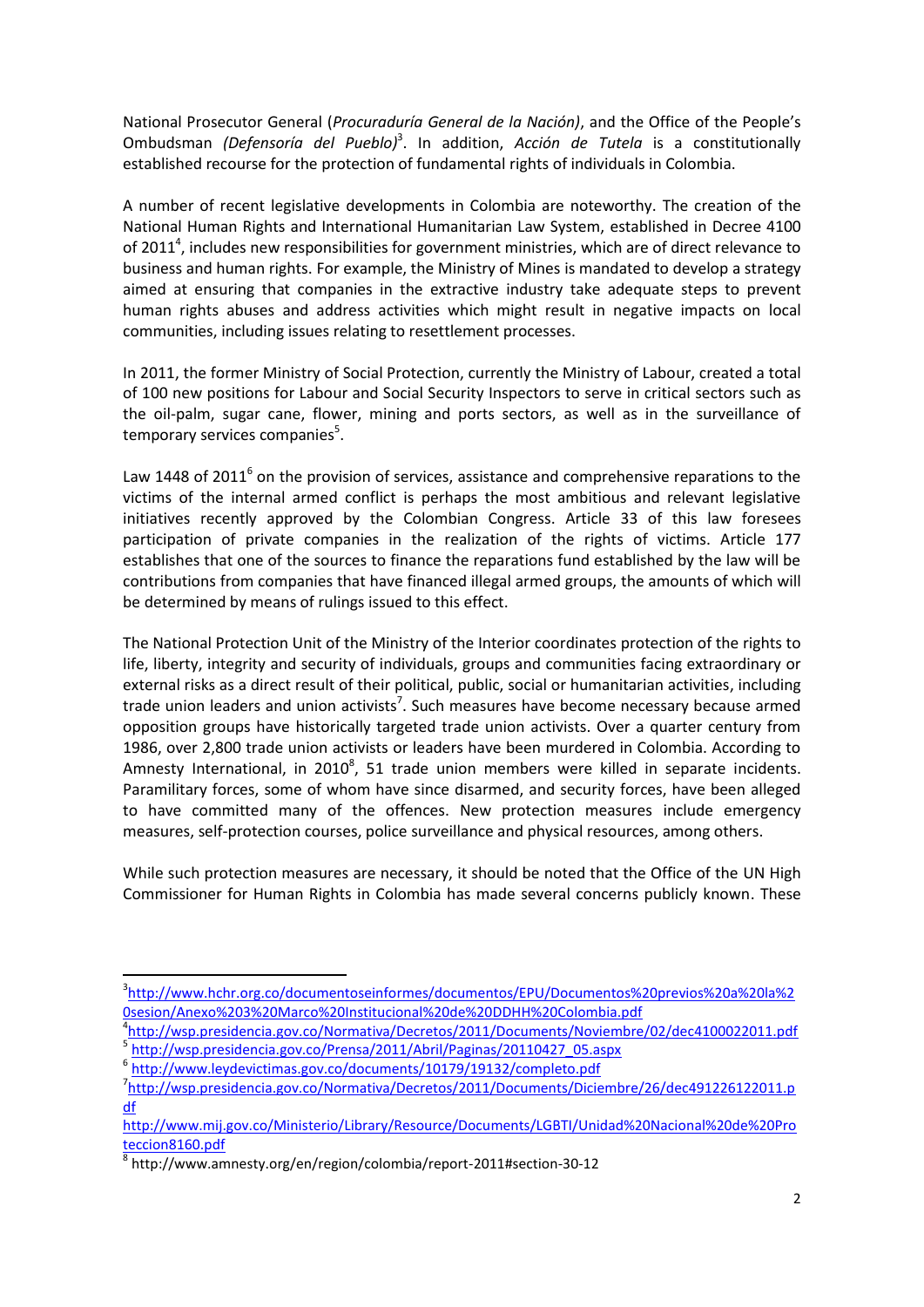include "delays in assessing risks, slow implementation of measures, absence of a differential approach, and transfer of protection schemes to private companies..."<sup>9</sup>

The Office of the High Counsellor for Citizen Coexistence and Security *(Alta Consejería para la Convivencia y la Seguridad Ciudadana)* has assumed among its responsibilities leadership in government efforts to promote the Voluntary Principles on Security and Human Rights and, more recently, the UN Guiding Principles on Business and Human Rights. During the first half of 2012, the High Counsellor agreed to participate in a pilot exercise at a company which decided to proceed with human rights due diligence based on the UN Guiding Principles.

The company objective is to carry out a risk assessment in a project at exploration stage, with participation of the government to assure the promotion and protection of human rights, and two NGOs to assure impartiality and objective standards. The Office of the High Counsellor is collecting corporate practices for the purpose of disseminating the findings countrywide, as well as sharing information with communities with regard to protecting human rights.

### **Issues requiring further action**

 $\overline{a}$ 

While the government of Colombia actively participated in the process that led to the adoption in 2011 of the UN Guiding Principles on Business and Human Rights, it has not yet precisely defined the mechanisms through which they will be disseminated and implemented nationally. It is noteworthy that in November 2011, a joint declaration on human rights between the governments of Colombia and the United Kingdom made specific reference to the importance of the UN Guiding Principles by stating:

"As we deepen commercial links between the UK and Colombia we acknowledge the importance of working with the private sector on human rights issues. We are committed to implementing the UN Guiding Principles on Business and Human Rights".<sup>10</sup>

A number of governments have embarked upon the development of national plans for implementation of the UN Guiding Principles. Such an initiative in Colombia would represent a tangible commitment and encourage further uptake of the UN Guiding Principles by all actors – state and non-state, including companies and civil society groups. In this context, it should also be noted that additional efforts are needed to inform business enterprises in Colombia about the UN Guiding Principles and the scope of their responsibilities with respect to human rights due diligence. Such initiatives could be supported through the design and implementation of a dissemination and prevention strategy, which includes ongoing dialogue between various interest groups.

Several initiatives in Colombia seek to involve private enterprise and the government in discussion and identification of means of protection, respect and remedy regarding human rights and could be more actively linked to implementation of the UN Guiding Principles. The extractive sector has been active in such efforts, although others participate as well. Initiatives such as the Mining and Energy Committee *(Comité Minero Energético),* <sup>11</sup> Colombia Guides *[Guías Colombia]*

<sup>9</sup> http://daccess-dds-ny.un.org/doc/UNDOC/GEN/G11/105/73/PDF/G1110573.pdf?OpenElement Paragraph 15.

<sup>10</sup> http://www.fco.gov.uk/en/news/latest-news/?view=PressS&id=695253482

<sup>&</sup>lt;sup>11</sup>[http://www.acp.com.co/index.php?option=com\\_k2&view=itemlist&layout=category&task=category&id=](http://www.acp.com.co/index.php?option=com_k2&view=itemlist&layout=category&task=category&id=52&Itemid=112) [52&Itemid=112](http://www.acp.com.co/index.php?option=com_k2&view=itemlist&layout=category&task=category&id=52&Itemid=112)